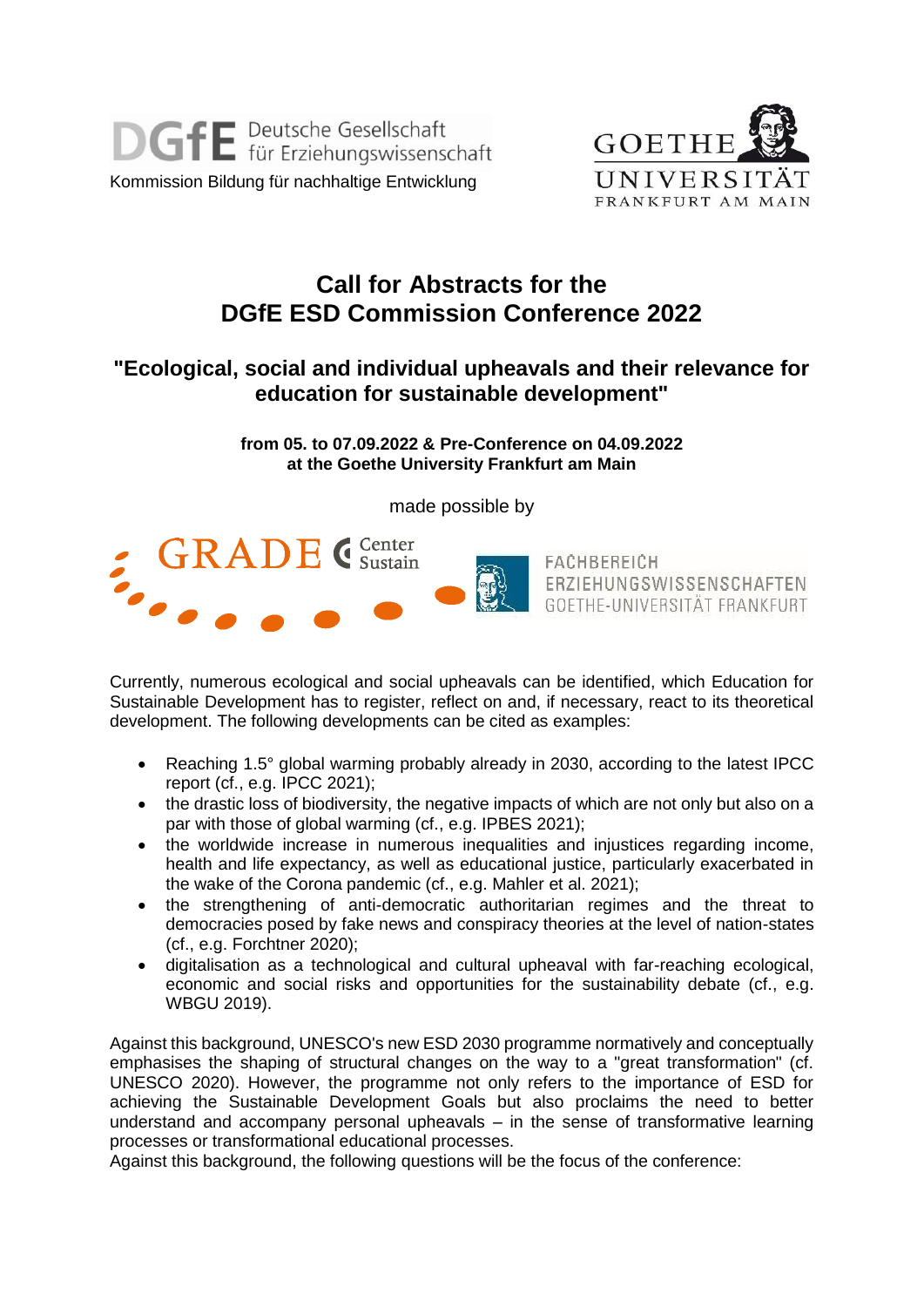- What is the significance of diagnoses of ecological, social and individual upheavals and transformation processes for ESD research? What significance should corresponding diagnoses have in theory development and the conception of research projects?
- To what extent do theoretical and empirical ESD studies react to ecological, societal and/or individual upheavals already? And how are these conceptualised and, if necessary, operationalised concerning their inherent complexity, simultaneity, unpredictability and high temporal dynamics?
- At the same time, ESD is associated with the claim to actively work towards conditions for desired upheavals in the desired socio-ecological transformation processes and shape such transformations or at least actively promote them. Concerning this desired form of upheavals, the question arises: How do the theories and concepts of ESD normatively justify upheavals, and how are upheavals empirically researched and theoretically conceptualised? Are transformational educational processes or transformative learning processes in the context of sustainability characterised as processes of personal upheaval, and if so, how are they described (cf., e.g. Nohl 2016)?
- To what extent can upheavals, desiderata or continuities be identified with regard to the guiding epistemological interest in various ESD research projects, e.g. postcolonial perspectives? What role do upheavals and, if applicable, continuities play in the (sub)disciplines such as subject didactics or the subject matter of individual research fields of ESD research, such as school development research? Which methodological upheavals and developments can be identified in individual currents, such as competence orientation?

The conference will explore these and other questions. A pre-conference is also planned for 04.09.2022, primarily aimed at emerging researchers.

We invite proposals for papers for the conference and the pre-conference of up to 2,500 characters (including spaces, excluding references) and information on the authors (name, institution, research focus) to be submitted by 31 March 2022 to the following e-mail address: esd\_conference\_2022@dlist.server.uni-frankfurt.de.

A reference to the conference topic is desirable, but not obligatory.

For a limited number of panels, the possibility of a digital connection to the conference will be available.

In addition to individual contributions, the submission of working groups is possible. Working groups should consist of two to three papers focused on a common question. Furthermore, a concept paper for the planned working group, in which the individual contributions are also outlined, of up to 5,000 characters (with spaces, excluding references) must also be submitted by 31 March 2022 to the following e-mail address: esd\_conference\_2022@dlist.server.unifrankfurt.de.

Feedback on the contribution proposals will be given by the beginning of May.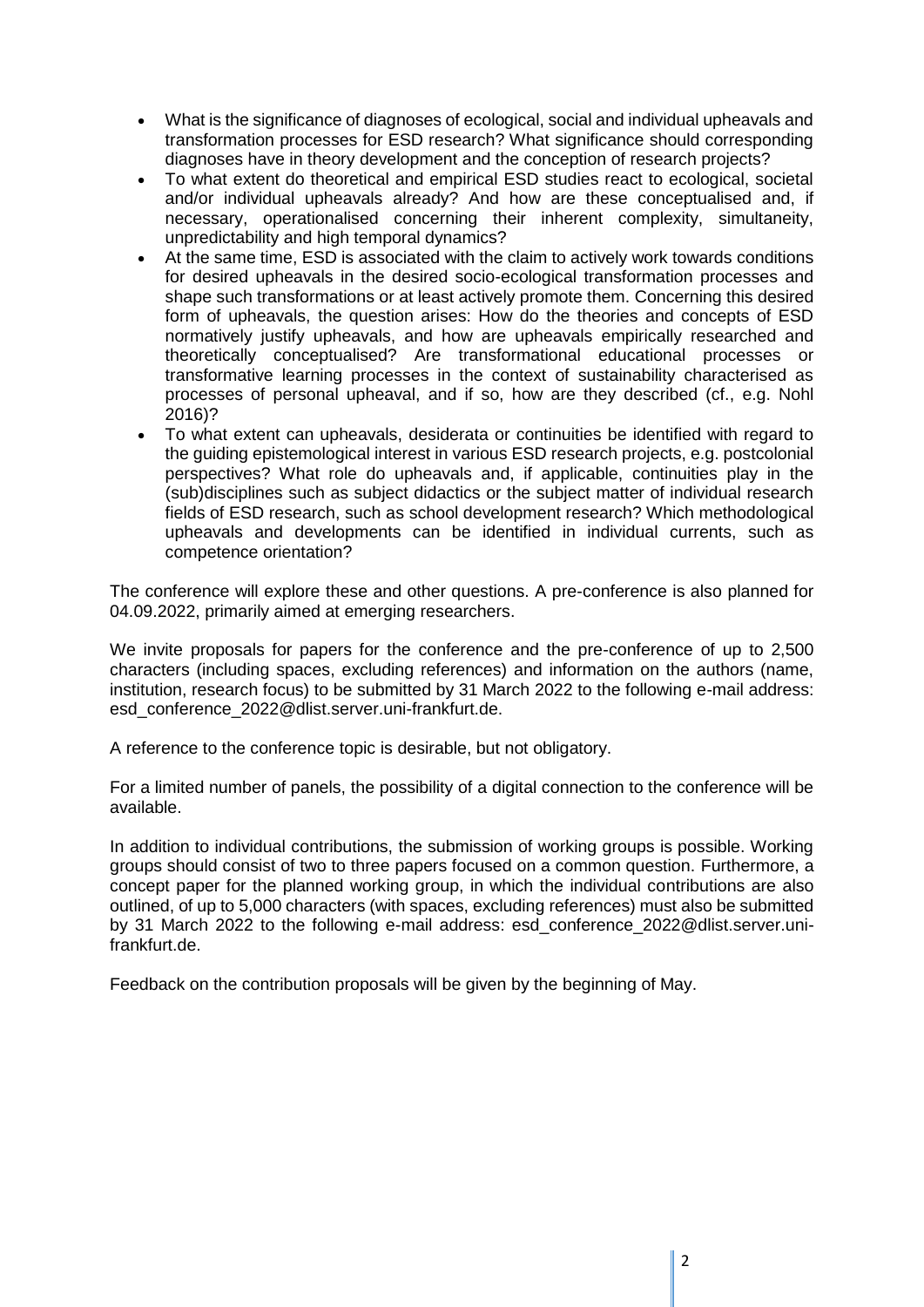The following colleagues have been recruited or have been requested as keynote speakers for the conferences (in alphabetical order):

- Prof Felicitas Magilchrist (cultural upheavals; digitalisation; Georg-August University Göttingen);
- Prof Marcia McKenzie (Upheavals in the relationship between education, science and politics with special reference to Right-wing Populism, Conspiracy Theories and Eco-Fascism; University of Melbourne);
- Prof Arnd-Michael Nohl (learning and education theory upheavals, educational trajectory dimensions, Helmut-Schmidt University Hamburg);
- Dr Friederike Otto (upheavals in the social relations of nature, University of Oxford) [requested].

For a panel discussion on the topic "ESD research in upheaval?" on 6 September 2021, the following colleagues have been recruited for the conference or have been requested (in alphabetical order):

- Prof Gerhard de Haan (ESD from the perspective of educational futurology; Free University of Berlin) [requested];
- Prof Wolfgang Meseth (ESD from a philosophy of science perspective, Goethe University Frankfurt am Main);
- Prof Christiane Mever (ESD from a subject didactic perspective; Leibnitz University Hanover);
- Prof Bettina Lösch (ESD from a critical-political perspective; University of Cologne) [requested].

In order to participate in the conference, it may be necessary to provide proof of compliance with requirements for the containment of the Corona pandemic (e.g. 2G-Plus). Should the development of the Corona pandemic make it necessary, we reserve the right to adapt the format of the conference.

Information on conference registration will follow shortly.

With best wishes for 2022, the organising team:

Mandy Singer-Brodowski, Verena Holz and Helge Kminek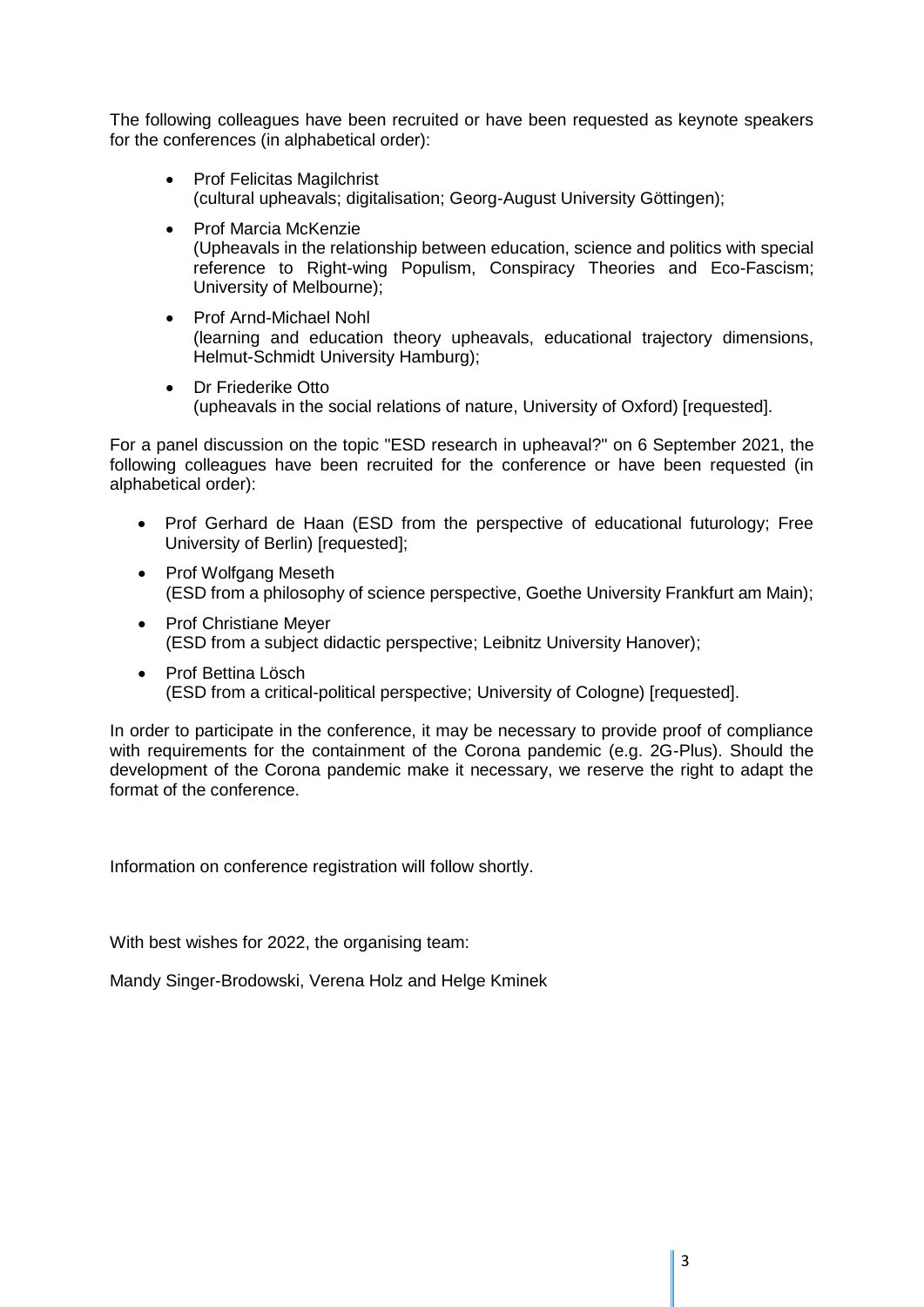## **Accommodation options**

Even though no trade fairs have been announced in Frankfurt for the period of the conference so far, it is advisable to book early. The following hotels are located near the conference venue:

- Turm-Hotel

Eschersheimer Landstr.20

60322 Frankfurt am Main

http://www.turmhotel-fra.de/

Prices currently range from € 90.00 to € 96.00 per day and single room on Monday 05.09.22 & Tuesday 06.09.22. For an arrival on Sunday you have to calculate with € 67,00.

- Hotel Mondial Comfort

Heinestrasse 13

60322 Frankfurt am Main

http://www.hotelmondialfrankfurt.de/

Prices currently range from €83 to €124 per night.

- THE FLAG

Bockenheimer Landstrasse 38 - 40

60323 Frankfurt am Main

https://the-flag.de/hotels-serviced-apartments/frankfurt/west-m/

Prices currently range from €92 to €150 per night.

- SAKS Urban Design Hotel

Mendelssohnstrasse 79

60325 Frankfurt am Main

https://www.saksfrankfurt.com/

Prices currently range between 119€ and 223€ per night.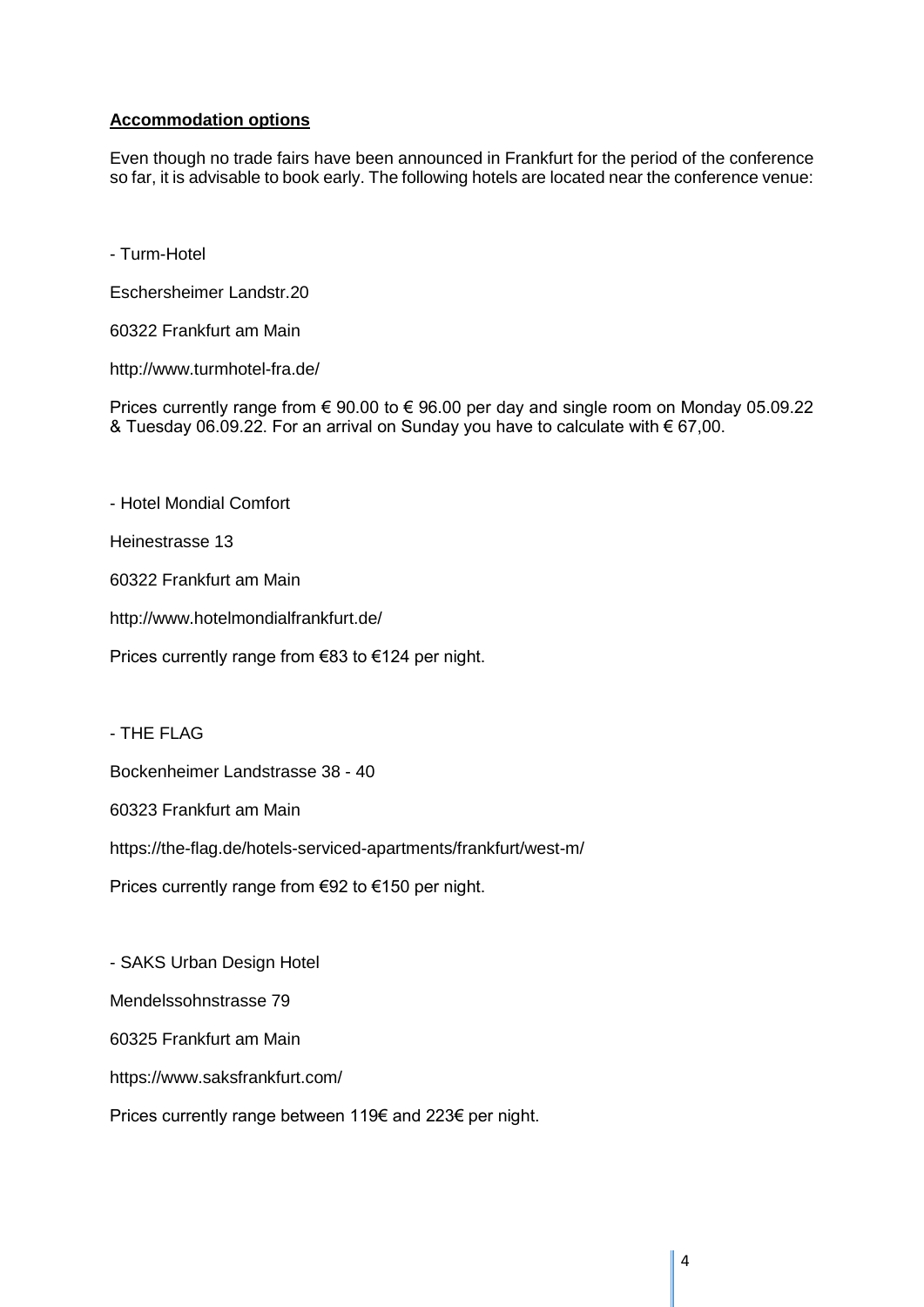- Hotel Liebig Liebigstrasse 45 60323 Frankfurt am Main http://www.hotelliebig.de/ Prices currently range from €149 to €169 per night.

- The Doormann Wave

Leerbachstraße 7

60322 Frankfurt am Main

http://www.thedoorman.de/die-welle-frankfurt/

Prices currently range between €125 and €216 per night.